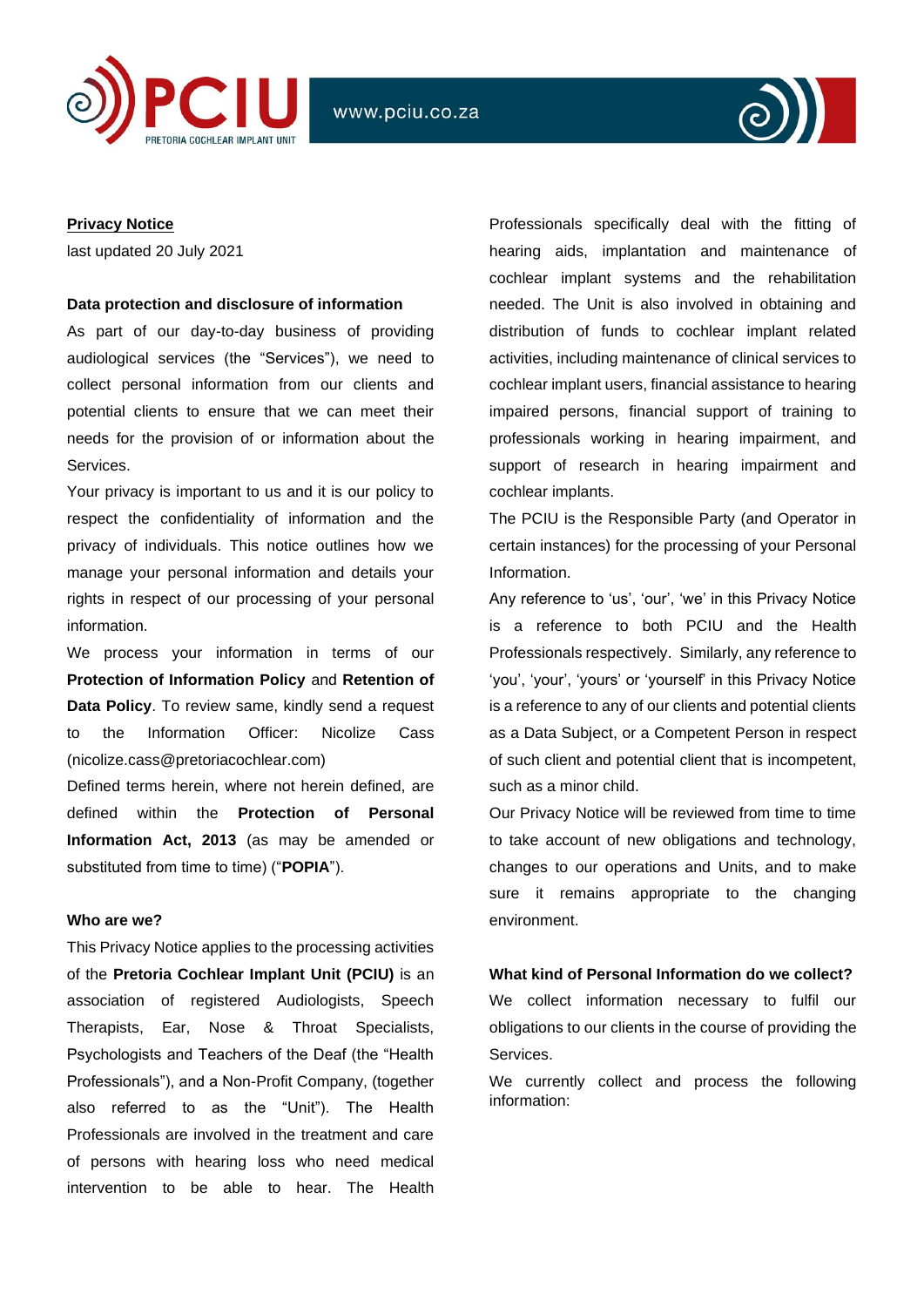In terms of the Protection of Personal Information Act (POPIA), the justification ground which we base our processing on consists of the following:

- The data subject or a competent person where the data subject is a child **consents** to the processing. Kindly note that you have the right to withdraw your consent;
- The processing is **necessary** to carry out actions for the conclusion or performance of a contract to which the data subject is a party;
- The processing complies with an **obligation** imposed by law on the business;
- The processing protects a **legitimate** interest of the data subject;
- The processing is necessary for the proper performance of a **public law** duty by the business;
- The processing is necessary for pursuing the legitimate **interests** of the business or of a third party to whom the information is supplied.

If you provide us with any Personal Information relating to a third party (e.g. information of your spouse, children, parents, and/or employees), by submitting such information to us, **you represent to us that you have obtained their consent and/or are a Competent Person in respect to the provision of such Personal Information.**

**The main activities of the Unit are the provision of hearing care for adults and children with hearing loss. In this respect, by submitting Personal Information (including sensitive personal information) to the Unit, you expressly provide your informed consent for the collection, processing and storage of such minor child's Personal Information in respect of such minor child and confirm that you are duly authorised to do so as a Competent Person.**

# **Types of Personal Data Collected Personal Information:**

While using our Service, we may ask you to provide us with certain personally identifiable information that can be used to contact or identify you ("Personal Information"). Personally identifiable information may include, but is not limited to:

- Email address;
- First name and last name;
- Contact number:
- Physical Address;
- Identity Numbers;
- Biometric Information;
- Medical aid information:
- Products and serial numbers used
- Cookies and Usage Data;

## **Usage Data:**

We may also process personal information on how the Service is accessed and used ("Usage Data"). This Usage Data may include information such as your computer's Internet Protocol address (e.g. IP address), browser type, browser version, the pages of our Service that you visit, the time and date of your visit, the time spent on those pages, unique device identifiers and other diagnostic data.

## **Tracking and Cookies Data:**

We use cookies and similar tracking technologies to track the activity on our Service and hold certain information. Cookies are files with small amount of data which may include an anonymous unique identifier. Cookies are sent to your browser from a website and stored on your device. Tracking technologies also used are beacons, tags, and scripts to collect and track information and to improve and analyze our Service. You can instruct your browser to refuse all cookies or to indicate when a cookie is being sent. However, if you do not accept cookies, you may not be able to use some portions of our Service.

# **Examples of Cookies we use:**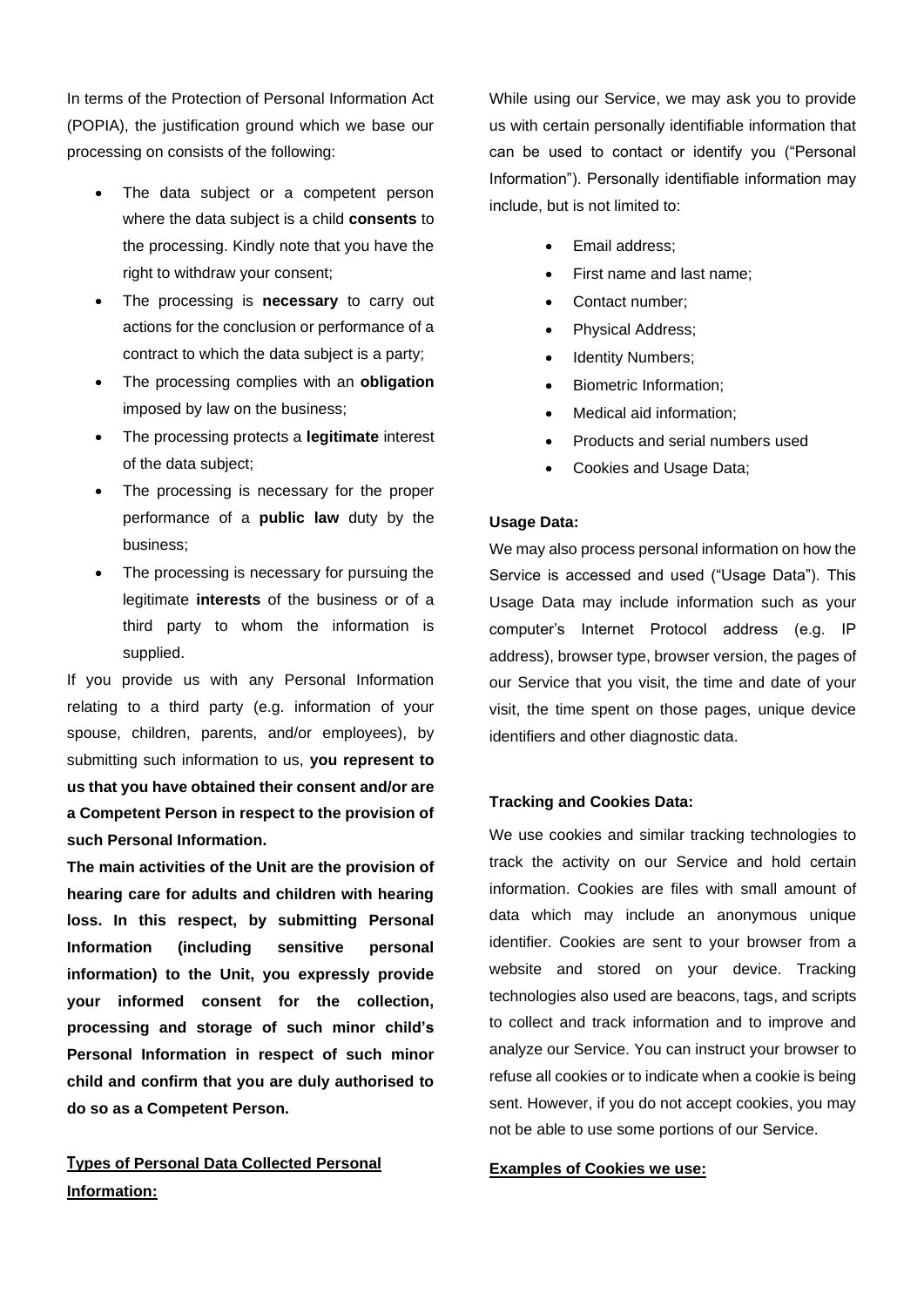- **Session Cookies:** We use Session Cookies to operate our Service.
- **Preference Cookies**: We use Preference Cookies to remember your preferences and various settings.
- **Security Cookies: We use Security Cookies** for security purposes.

# **What we do with the personal information we obtain?**

We may use information held about you in the following ways:

- To provide and maintain the Service
- To notify you about changes to our Service
- To allow you to participate in interactive features of our Service when you choose to do so
- To provide customer care and support
- To provide analysis or valuable information so that we can improve the Service
- To monitor the usage of the Service
- To detect, prevent and address technical issues

## **Service Providers**

We may employ third party companies and individuals to facilitate our Service ("Service Providers"), to provide the Service on our behalf, to perform Servicerelated services, provide security or to assist us in analyzing how our Service is used.

These third parties have access to your Personal Information only to perform these tasks on our behalf and are obligated not to disclose or use it for any other purpose. We value your personal information and our service providers are closely selected to ensure that they comply with the relevant safeguards and technical measures in relation to your personal information.

We may also use third-party Service Providers to monitor and analyze the use of our Service.

Our Service may contain links to other sites that are not operated by us. If you click on a third party link, you will be directed to that third party's site. We strongly advise you to review the Privacy Statement of every site you visit. We have no control over and assume no responsibility for the content, privacy statements or practices of any third party sites or services.

# **Children Information**

We do not knowingly collect personal information from anyone under the age of 18, without the consent of the Parent/Guardian. If we become aware that we have collected Personal Information from children without verification of parental/guardian consent, we take steps to remove that information from our servers and service providers.

### **How we store your personal information**

Safeguarding the privacy of your information is important to us, whether you interact with us personally, by phone, by mail, over the internet or any other electronic medium.

The security of your personal information is important to us but remember that no method of transmission over the Internet, or method of electronic storage is 100% secure. While we strive to use commercially acceptable means to protect your Personal Information, we cannot guarantee its absolute security.

We retain your personal information only for the period necessary for the purposes set out in this Statement or in accordance with the provisions of any applicable legislation.

We will then dispose your information by deleting or shredding your information as soon as we no longer require your information or you objected to us processing your information.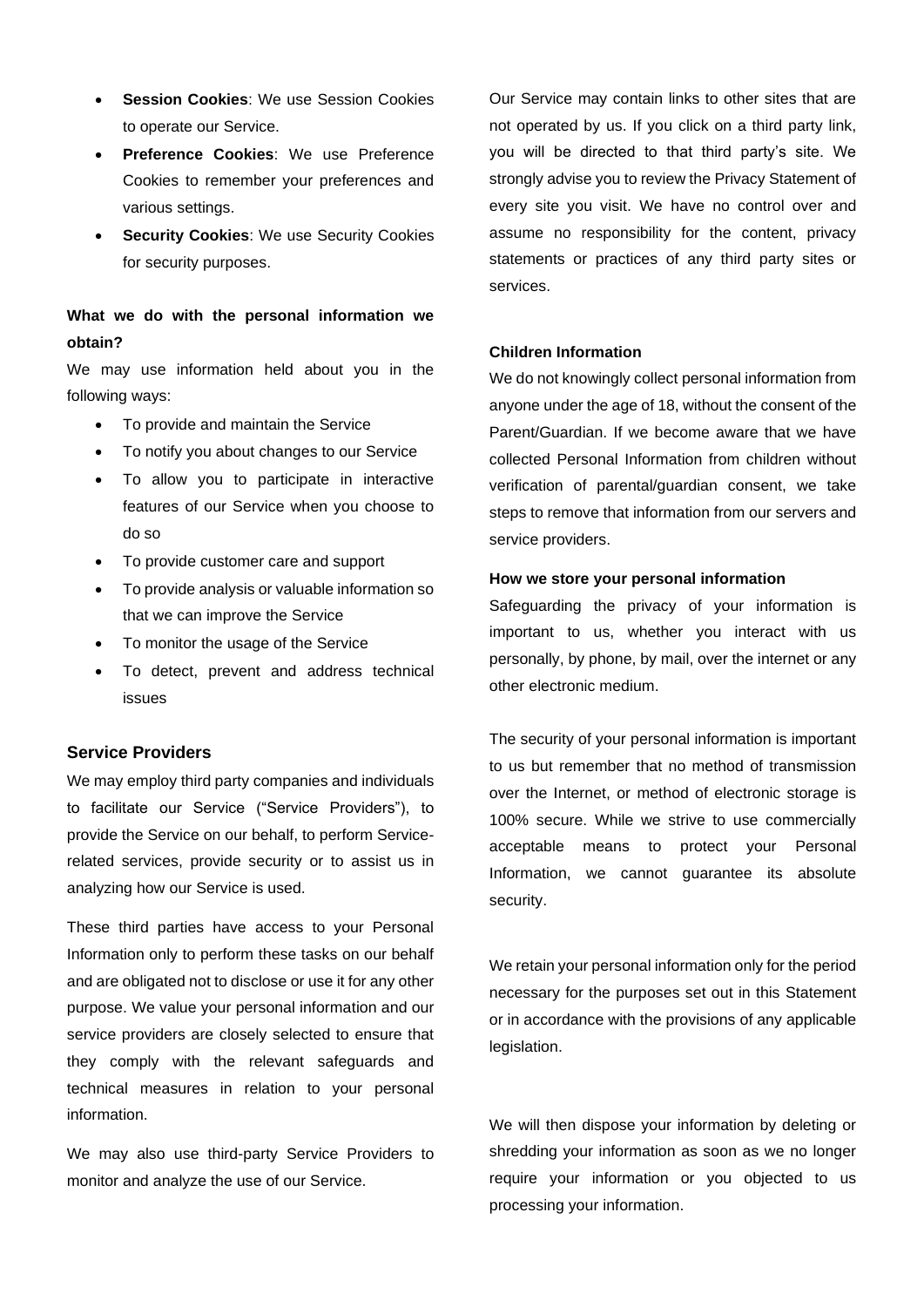# **Management and Safeguarding of Personal Information**

We always take appropriate technical and organisational measures to ensure that your information is secure. In particular, we train our employees who handle Personal Information to respect the confidentiality of customer information and the privacy of individuals. We regard breaches of your privacy very seriously and will impose appropriate penalties, including dismissal where necessary. We have appointed an Information Officer to ensure that our management of Personal Information is in accordance with this Privacy Notice, applicable policies, and the applicable legislation.

The internet is an open medium and we cannot guarantee that any information you send to us by email or via our sites will not be intercepted or tampered with; any transmission is **at your own risk**. Once we have received your information, we will use appropriate procedures and security features to prevent unauthorised access.

## **Your rights as a data subject**

The data protection laws give you certain rights in relation to the data we hold on you. These are:

- **the right to be notified.** This means that we must tell you how we use your Personal Information, and this is the purpose of this Privacy Notice;
- **the right of access.** You have the right to access the Personal Information that we hold on you. To do so, you should make a subject access request;
- **the right for any inaccuracies to be corrected**. If any Personal Information that we hold about you is incomplete or inaccurate, you are able to require us to correct it;
- **the right to have information deleted**. If you would like us to stop processing your Personal Information, you have the right to

ask us to delete it from our systems where you believe there is no reason for us to continue processing it;

- **the right to restrict the processing** of the Personal Information. For example, if you believe the Personal Information we hold is incorrect, we will stop processing it (whilst still holding it) until we have ensured that it is correct;
- **the right to portability.** You may transfer the Personal Information that we hold on you for your own purposes;
- **the right to object to the inclusion of any information**. You have the right to object to the way we use your Personal Information where we are using it for our legitimate interests;
- **the right to regulate any automated decision-making and profiling** of Personal Information. You have a right not to be subject to automated decision making in way that adversely affects your legal rights.

Where you have provided consent to our use of your Personal Information, you also have the unrestricted right to withdraw that consent at any time subject to contractual obligations. Withdrawing your consent means that we will stop processing the Personal Information that you had previously given us consent to use. There will be no consequences for withdrawing your consent; however, in some cases, we may continue to store and use the Personal Information where so permitted by having a legitimate reason for doing so or where required by law, regulation or by any other competent authorities. We may also not be able to continue our services to you.

You can read more about these rights within section 5 of POPIA.

You may request details of personal information which we hold about you under the Promotion of Access to Information Act 2 of 2000 ("PAIA"). Fees to obtain a copy or a description of personal information held